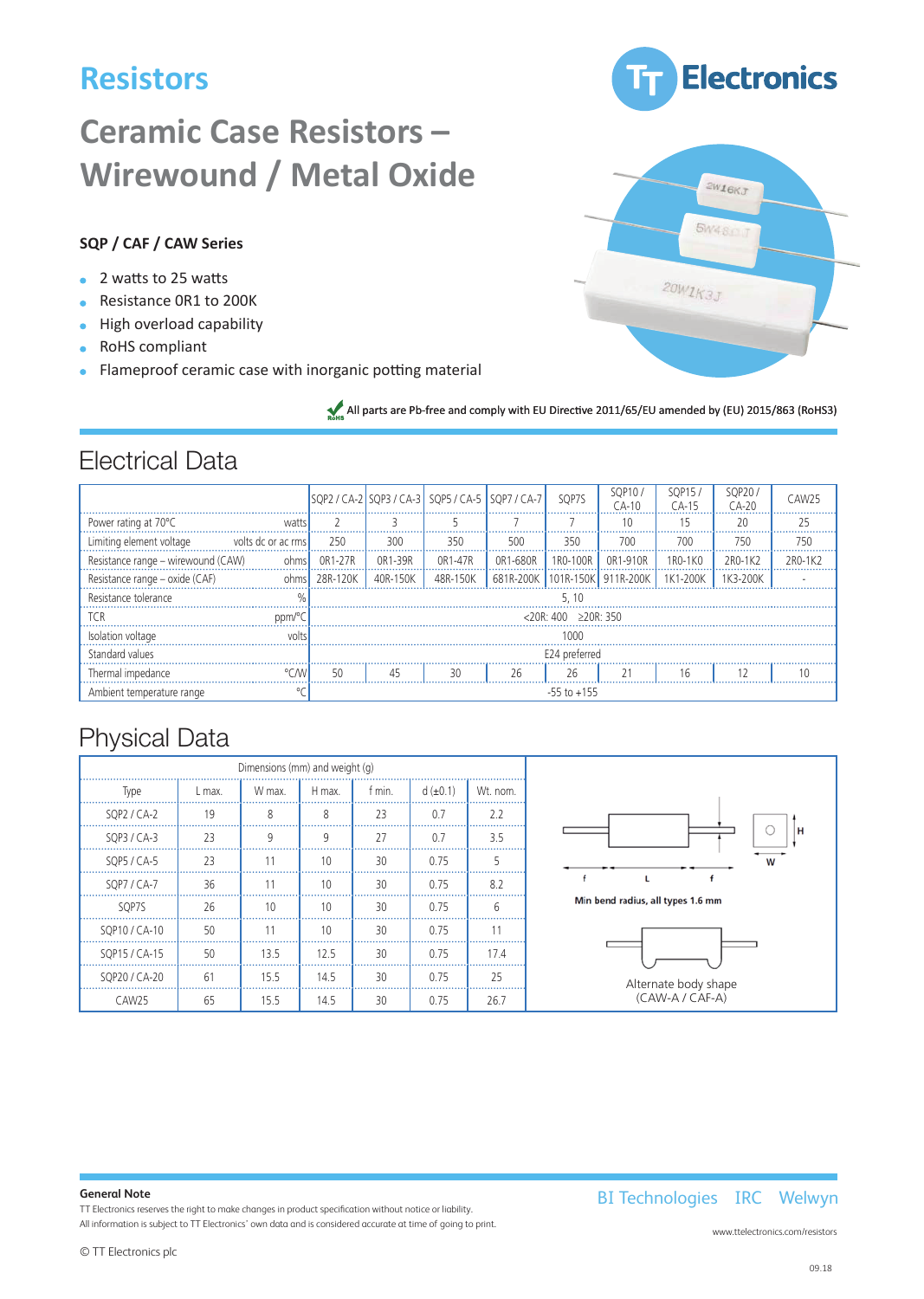### SQP / CAF / CAW Series



#### **Construction**

SQP Series

A high purity ceramic rod, with force fit end caps onto which is wound a wire element: or a deposited metal oxide film (depending on value). The element is fitted into a ceramic case with fireproof insulation cement.

### **Termination Details**

| <b>Material</b> | The tinned copper lead wires are internally welded to the resistance element end caps.   |
|-----------------|------------------------------------------------------------------------------------------|
|                 | <b>Solderability</b> The terminations meet the requirements of IEC 115-1 Clause 4.17.3.2 |
| Strength        | The terminations meet the requirements of IEC 86.2.21                                    |

Performance Data

|                                                       |             | <b>Maximum</b>                    |
|-------------------------------------------------------|-------------|-----------------------------------|
| Load at rated power (1000hrs at 70°C)                 | $\Delta$ R% | ≤100K: 5% +0.05Ω.<br>$>100K:10\%$ |
| Derating from rated power at 70°C                     |             | See Graph                         |
| Short term overload (6.25xPr for 5s)                  | $\Delta$ R% | $2\% + 0.05\Omega$                |
| Damp heat steady state (56 days, 40°C, $\geq$ 90% RH) | $\Delta$ R% | $2\% + 0.050$                     |
| Temperature rapid change                              | AR%         | $2\% + 0.05$                      |
| Resistance to solder heat                             | $\Delta$ R% | $1\% + 0.050$                     |
| Pulse handling                                        |             | Data available by request         |

#### **Temperature Derating**



### **Marking**

Type reference, resistance value and tolerance are legend marked onto the upper surface.

#### **Flammability**

The resistor will not burn or emit incandescent particles under any condition of applied temperature or overload.

#### **General Note**

TT Electronics reserves the right to make changes in product specification without notice or liability.

All information is subject to TT Electronics' own data and is considered accurate at time of going to print.<br>.

BI Technologies IRC Welwyn